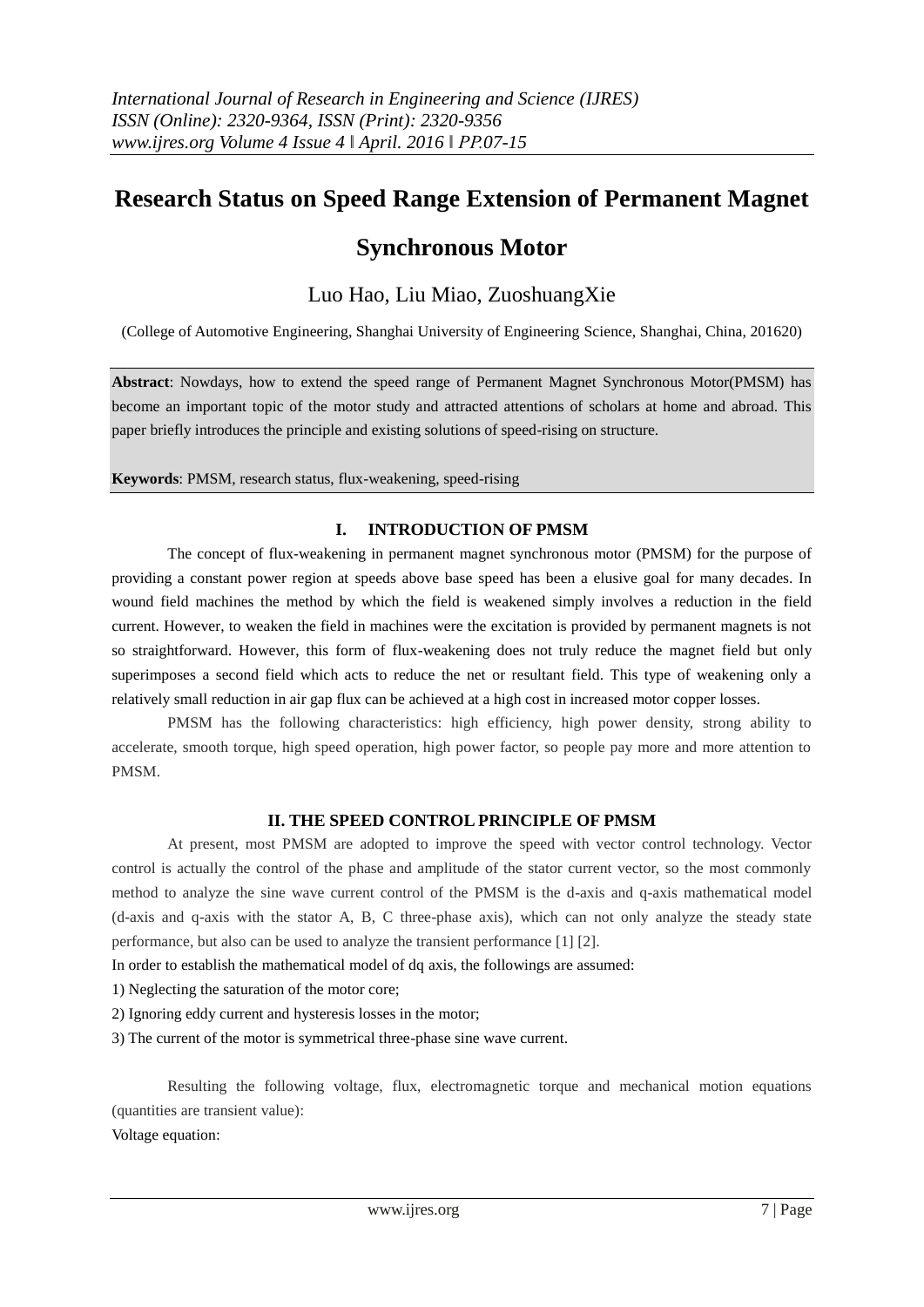$$
u_d = \frac{d\psi_d}{dt} - \omega\psi_q + R_1 i_d
$$

$$
u_q = \frac{d\psi_q}{dt} + \omega \psi_d + R_1 i_q
$$

Flux equation:

$$
\psi_d = L_d \dot{i}_d + L_{md} \dot{i}_f
$$

$$
\psi_q = L_q i_q \tag{4}
$$

Electromagnetic torque equation:

$$
T_{em} = p(\psi_d i_q - \psi_q i_d) = p[L_{md} i_f i_q + (L_d - L_q)i_d i_q]
$$

Where

 $u_d$  and  $u_q$  = d-axis and q-axis stator voltage;

 $L_d$  and  $L_q$  = d-axis and q-axis stator [inductance;](http://dict.cnki.net/dict_result.aspx?searchword=%e7%94%b5%e6%84%9f&tjType=sentence&style=&t=inductance)

 $\psi_d$  and  $\psi_q$  = d-axis and q-axis stator flux;

 $\psi_f$  = permanent magnet flux;

 $\mathbf{i}_f = \text{excitation current}, \mathbf{i}_f = \mathbf{\psi}_f / L_{md}$ .

As the steady state operation of the motor, the voltage can be expressed:

$$
u_d = -\omega L_q \dot{i}_q + R_l \dot{i}_d \tag{6}
$$

$$
u_q = \omega L_d i_d + \omega \psi_f + R_l i_q
$$

By the formula (6) and (7), the amplitude of the voltage vector can be obtained:

$$
u = \sqrt{u_d^2 + u_q^2} = \sqrt{\left(-\omega L_q i_q + R_l i_d\right)^2 + \left(\omega L_d i_d + \omega \psi_f + R_l i_q\right)^2}
$$
  
=  $\sqrt{\left(-X_q i_q + R_l i_d\right)^2 + \left(X_d i_d + e_0 + R_l i_q\right)^2}$ 

Ignore the resistance, the above formula can be simplified as:

$$
u = \sqrt{\left(-\omega L_q i_q\right)^2 + \left(\omega L_d i_d + \omega \psi_f\right)^2} = \omega \sqrt{\left(L_q i_q\right)^2 + \left(L_d i_d + \psi_f\right)^2}
$$

 The control operation of Sine wave PMSM is closely related to the inverter in the system. The performance of the motor should be restricted by the inverter, especially for the limit of the effective phase voltage  $U_{lim}$  and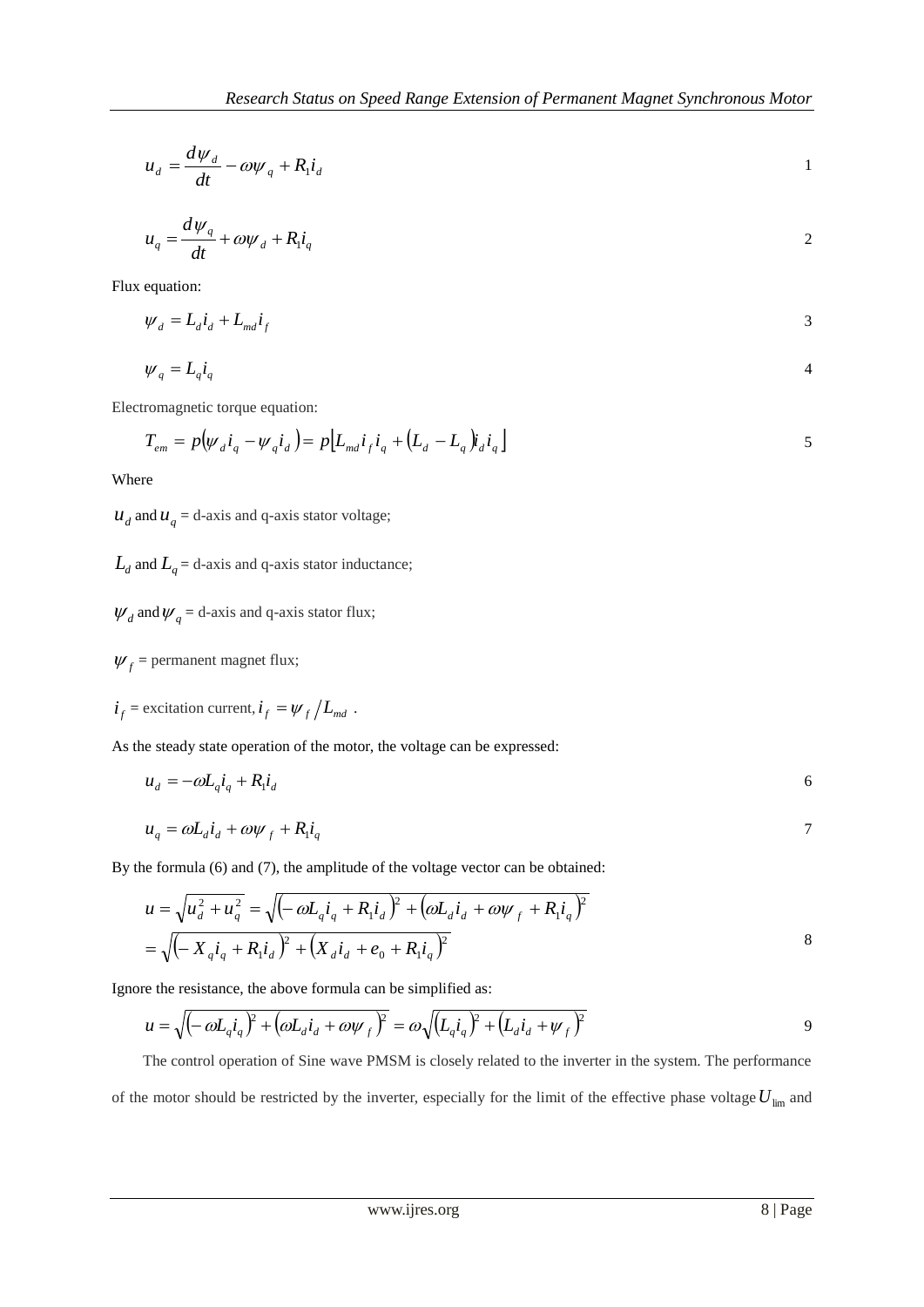the phase current  $I_{\text{lim}}$  of the motor, which will be limited by the inverter dc voltage and the inverter maximum

output current. Therefore, voltage in the system of dq shaft also has a limit value  $u_{\text{lim}}$ ,  $u_{\text{lim}} = \sqrt{3}U_{\text{lim}}$ .

The idea of PMSM flux-weakening control comes from the adjustable magnetic control of the separately excited DC motor [3] [4]. When the voltage of the DC motor reaches its limit, the excitation current of the motor should be reduced, in order to keep the motor running at a higher speed and ensure the balance of the voltage. Separately excited dc motor can raise speed flux-weakening, in other words, by reducing excitation current. The excitation magnetomotive force of PMSM cannot adjust, resulting from permanent magnet. The only way is to adjust the stator current, namely increase the stator direct axis degaussing current to keep the voltage balance at a high speed, to achieve the goal of raising speed flux-weakening. When the motor voltage

reaches the inverter output voltage limit, namely when  $u = u_{\text{lim}}$ ,  $u_{\text{lim}}$  in lieu of u:

$$
\left(L_d i_q\right)^2 + \left(L_d i_d + \psi_f\right)^2 = \left(u_{\text{lim}}/\omega\right)^2 10
$$

Therefore, only by adjusting  $\dot{i}_d$  and  $\dot{i}_q$ , can increase the speed continually. This is the motor operation principle of flux-weakening.

### **III. THE DIFFICULTY OF FLUX-WEAKENING**

The reason for the difficulty of PMSM flux-weakening is the particularity of the magnetic circuit structure [5]. Although the PMSM has a variety of rotor structures, but the permanent magnet is always in series in the direct axis magnetic circuit and accounts for a part of the magnetic circuit, whether parallel connection permanent magnet rotor or series connection permanent magnet rotor (as shown in Fig.1).Therefore, the magnetic circuit equivalent gap of dc and ac axis are large,  $X_d$  and  $X_q$  are smaller than the electrically excited synchronous motor. The normal PMSM structure does not meet the condition of wide constant power speed flux-weakening.



**(a) [Aseries connection](http://dict.cnki.net/javascript:showjdsw() permanent magnet rotor**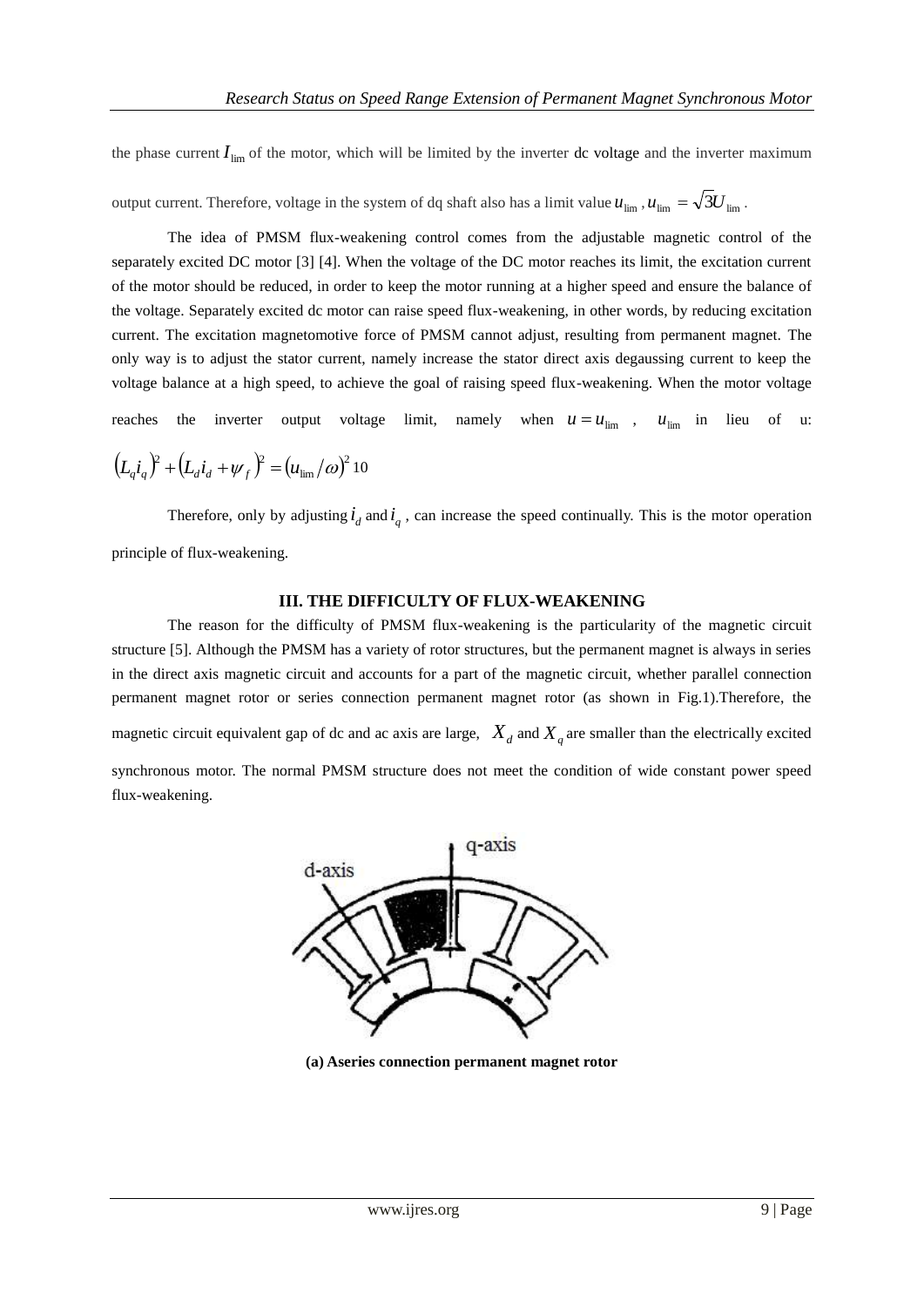

**(b) Parallel connection permanent magnet rotor Fig.1 PMSMof different rotor structure**

Visibly, increasing  $X_d$  can satisfy the PMSM rise speed flux-weakening. Increasing  $I_n$  or decreasing

 $E_0$  has the same effect (but not conducive to give full play to the advantages of the permanent magnet high magnetic energy product and the high torque density of PMSM. But flux-weakening control mode of the permanent magnet motor has irreversible demagnetization risk. If the temperature and reverse direct axis of magnetomotive force are large enough, the working point of permanent magnet will move to under the inflection point of the normal demagnetization curve, which will cause irreversible changes in the nature of permanent magnet.

## **IV. RESEARCH STATUS OF FLUX-WEAKENING PMSM**

For a long time, weak flux and increase speed is difficult for PMSM and is a hot issue. Reports of relevant products are often found in the literature [5] [6].

## **4.1 Different opinions and concrete implementation of PMSM flux-weakening control**

Shigeo Morimotor from Japan and Richard F.Schiferl from America did some research on the flux-weakening of PMSM from the viewpoint of control. They deduced the conditions of a wide range of constant power speed of the motor, when the inverter output voltage U and current I reach the rated value with the speed of the motor increasing. They believed that when  $E_0 = X_d I_d$ , the larger  $X_q - X_d$  is better; and

when  $E_0 \neq X_d I_d$ , the former believed that the little  $E_0$  is better; while the latter took a contrarian view.

## **4.2 Improvement of the rotor structure of traditional PMSM**

From the structure, the direct axis reactance of traditional structure PMSM is very small. In normal armature voltage, it is impossible to get a large direct current and the flux-weakening effect is not obvious. S.Russenschuck and H.Weh introduced the improved structure of the rotor of PMSM, in order to improve the output characteristic and the speed regulation characteristic of PMSM (as shown in Fig.2). This plan does not

make the  $X_d$  significantly increased, but make  $X_q$  significantly reduced. The scheme adopts permanent magnet

with larger load, but compares with normal permanent magnet is very small, and this plan may cause irreversible demagnetization. WemerMuhlegger did some research on the motor with the structure of composite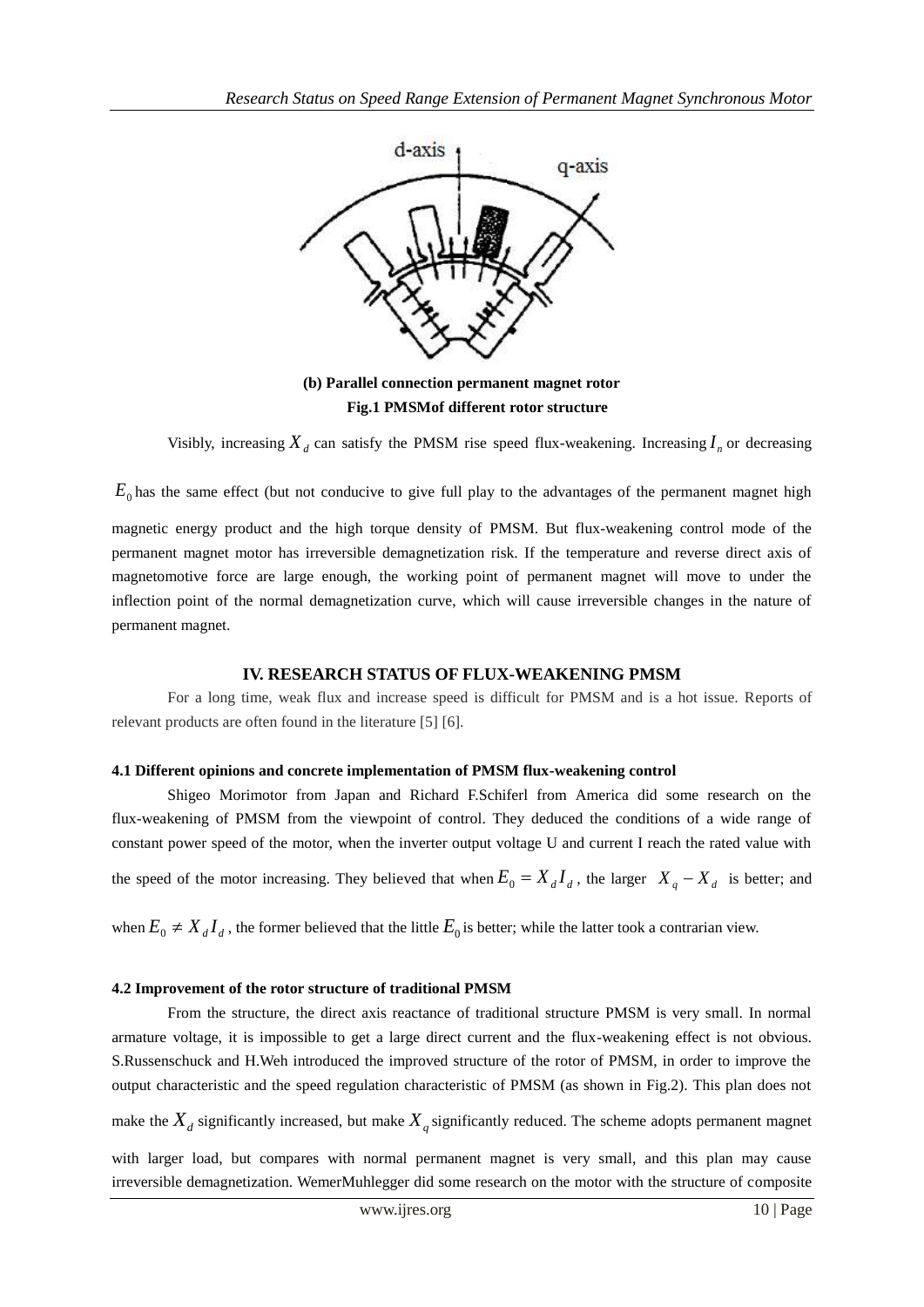permanent magnet (as shown in Fig.3),which coupled by a common permanent magnet rotor and a reactive reluctance rotor coaxial , significantly increase *Xd* .This motor gets obviously effect on flux-weakening expansion speed, but at the same time reduces the motor torque density, more ferromagnetic loss when high speed. J.Chalmers and R.Akmese developed a two-part rotor of PMSM, by changing the proportion of the two rotor reluctance to change direct axis magnetic circuit (as shown in Fig.4) [7].



**Fig.2 Improvement of the rotor structure of traditional PMSM**



reactive reluctance rotor coaxial permanent magnet

**Fig.3 The structure of composite permanent magnet motor**



**Fig.4 Schematic arrangement of two-part rotor**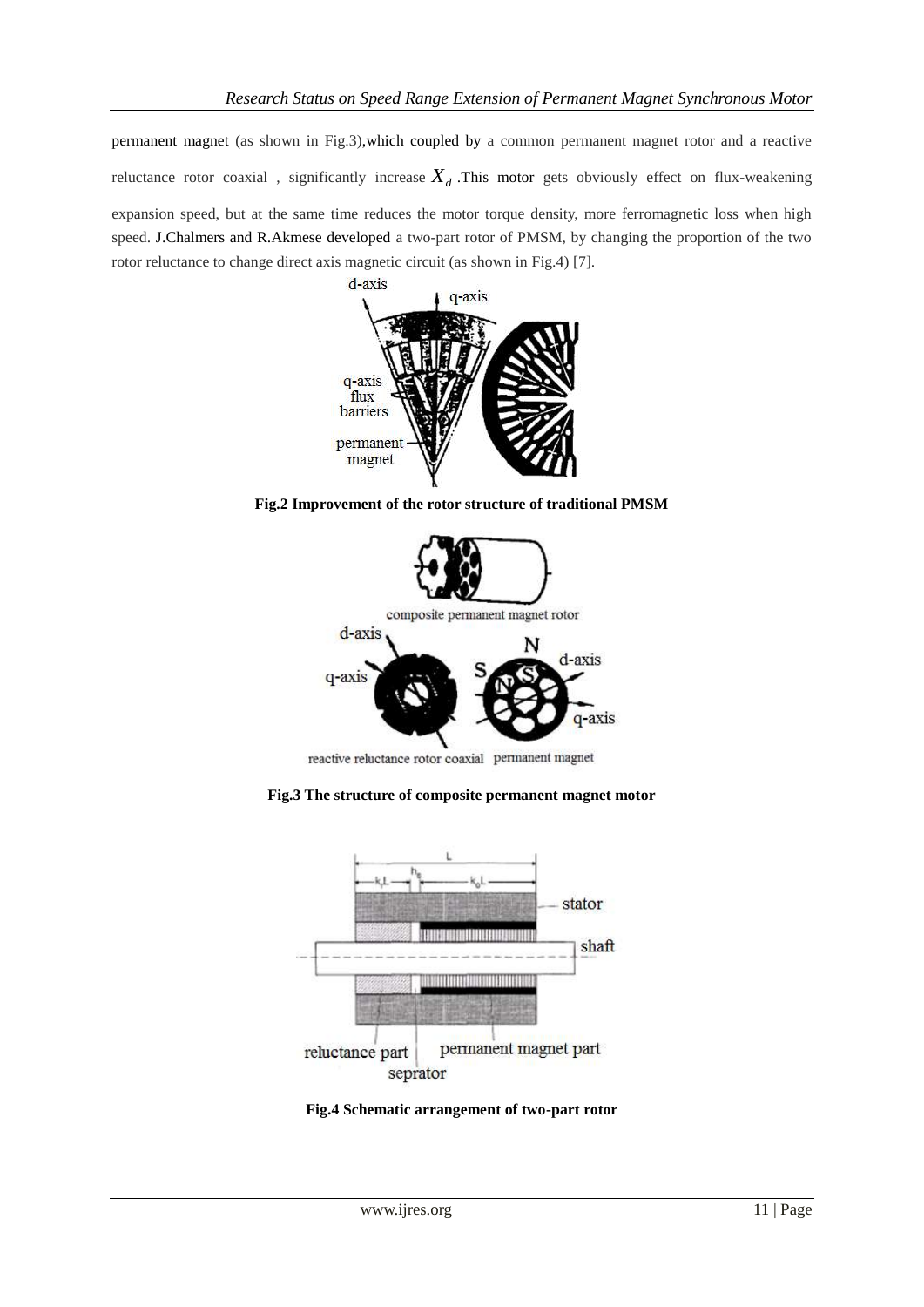#### **4.3 Flux-weakening scheme to change the magnetic path**

Longya Xu and Lurong Yeproposed another method of weak magnetism speed expansion. This method joined four ring soft iron in the rotor (as shown in Fig. 5). In the role of the direct axis current, the magnetic flux generated by the permanent magnet will change the flow path and realize the flux-weakening of air gap magnetic field, no longer through the no-load air gap [8].



**Fig.5 Cross section of the PM machine**

### **4.4 Change the structure of the stator winding**

In addition to the above plans of flux-weakening, some scholars attempted to change the structure of the stator windings to achieve weak magnetism. Eckart. NIPPProposed to use different connectors to adjusted accordingly the induced voltage in the stator winding [9]. A. Shakal proposed to install the permanent magnets on the stator, which relieved the flux-weakening by changing the magnetic circuit reluctance (as shown in Fig.6) [10]. T. Sebastian proposed to increase a field winding through strengthening the exciting field of the permanent magnet flux or weakening the magnetic field to achieve change. In order to achieve the purpose of control, the permanent magnets and field windings are installed on the stator [11]. Juan A obtained variable air gap magnetic field by controlling the field winding current beam, Motor excitation co-produced by the permanent magnets on the rotor and the stator field winding (as shown in Fig.7) [12].



**Fig.6 Field Weakening Using a Magnetic/Non-Magnetic Collar Driven by an Actuator**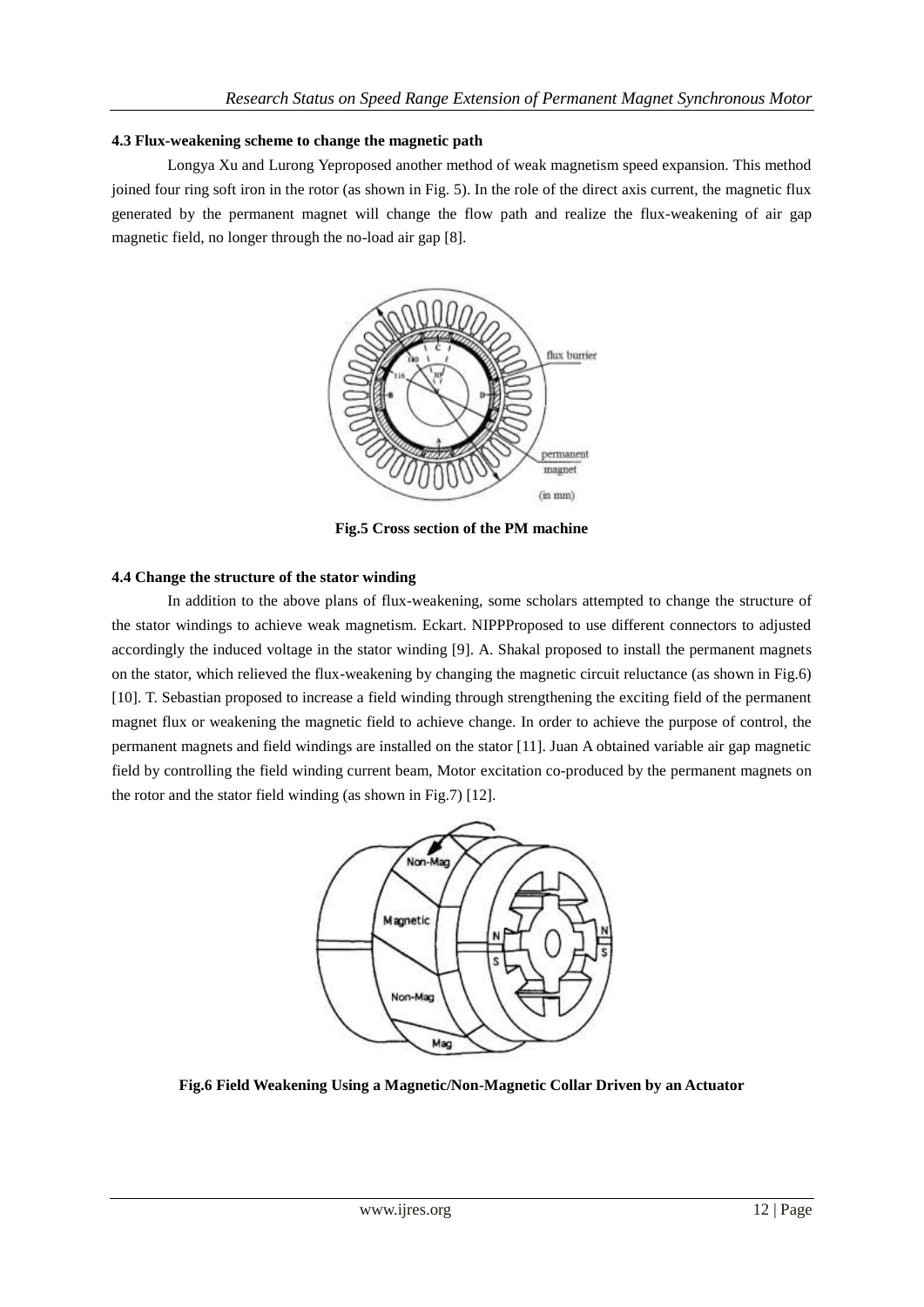

**Fig.7 Magnetic structure of the consequent-pole permanent-magnet machine**

### **4.5 The new class of controllable flux PMSM**

VladoOstovicdescribed a new class of PM machines, called Memory Motors for their ability to change the intensity of magnetization and memorize the flux density level in rotor magnets, is described. A memory motor can be built as a variable flux (VFMM) motor (as shown in Fig.8). The demagnetizing current flows through stator windings, supplied from the same source as the stator current [13].

The cross-sectional view of a four-pole VFMM is shown in (a).Tangentially magnetized permanent magnets with red denoted N-poles and blue denoted S-pole drive flux  $\phi_{\text{max}}$  through air gap into the stator. The rotor is built as a sandwich of permanent magnets, soft iron (gray) and non-magnetic material (yellow), all of them being mechanically fixed to a non-magnetic shaft. After applying opposite stator current  $i_d$ , the magnets

is created on a distance  $r_0$  from the shaft surface (b).



**(a) Cross-sectional view of a fully magnetized variable flux memory motor**



**(b) Cross-sectional view of a partially magnetized variable flux memory motor Fig.8 A variable flux memory motor**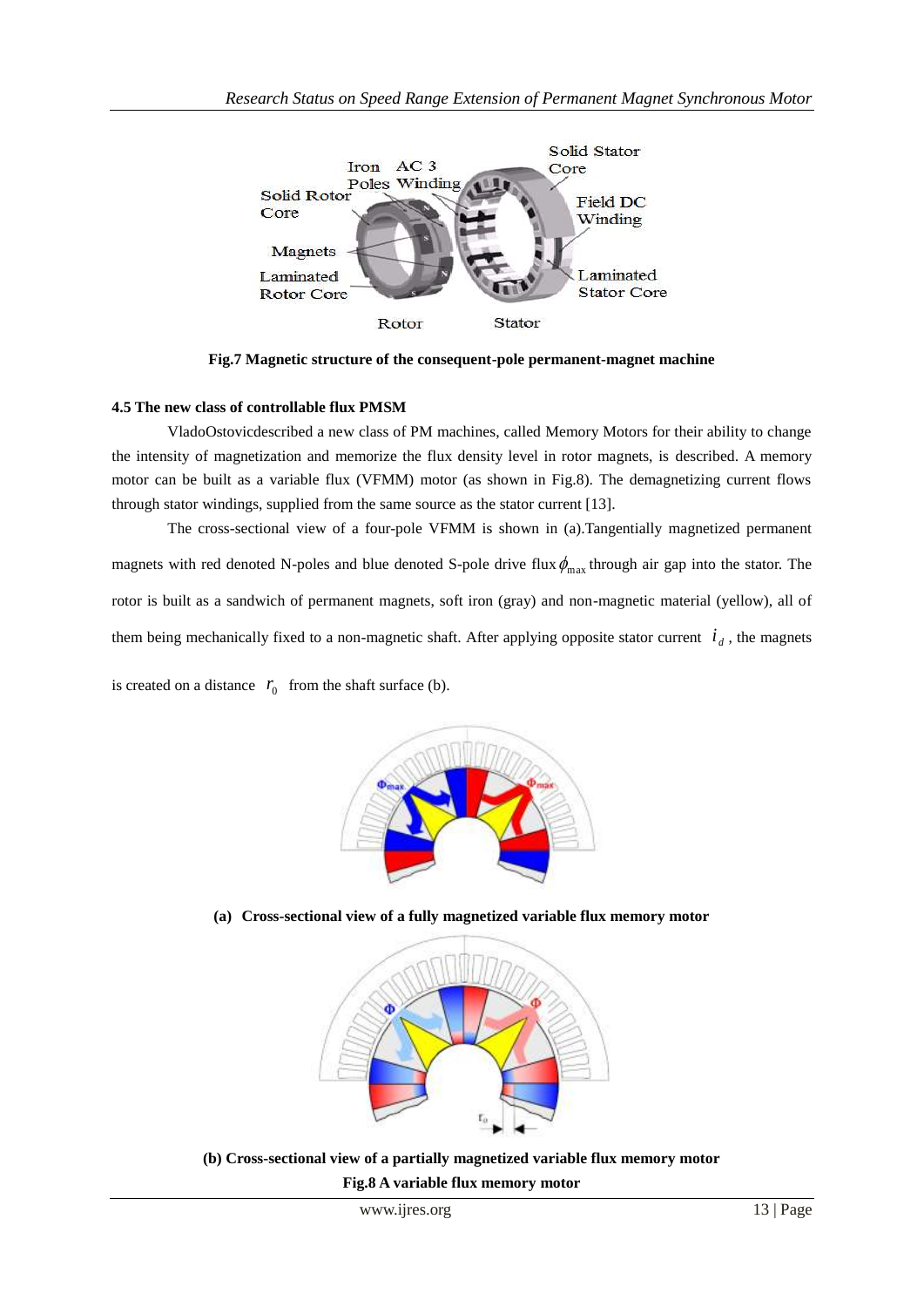### **4.6 The Radial-Flux Anti-Rotary PMSM**

The Radial-Flux Anti-Rotary PMSM (RFAR PMSM), whose topology of with 6 poles is shown in Fig.9, has one stator and 2 PM rotors. One rotor is inside the stator and the other is outside the stator. Two rotors of the motor can both generate mechanical torque through two shafts nested in one side of the motor. Unlike conventional anti-rotary propulsive motors, the stator keeps static with the vechel, so that the slip ring is not essential [14].

Radially polarized permanent magnets made of rare earth are surface mounted on both inside surface of the outer rotor and outside surface of the inner rotor. This special topology with low copper loss and flux leakage will result in higher efficiency. The windings on each surface of the stator are opposite in phase sequence, so rotating field in each gap (inside and outside of the stator) with equal amplitude and opposite direction are produced with single power supply. Both rotors which are surface mounted PMs are used for torque production, therefore, high torque density is expected since the air gap is doubled.



**Fig.9 The topology of RFAR PMSM**

## **ACKNOWLEDGEMENTS**

This project is sponsored by Shanghai University of Engineering Science Innovation Fund for Graduate Student (No.15KY0606).

### **REFERENCES**

- [1]. S. Morimoto, Y. Takeda, and T. Hirasa, Current phase control methods for permanent magnet synchronous motors, IEEE Trans. on Power Electronics, vol.5,1990, 133-139.
- [2]. Tai-Fa Ying, Chun-Min Chen and Der-Ray Huang, Dynamic characteristics of a polygon motor, Small Motor International Conference, 1993, 27-30.
- [3]. W.L. Soong and T.J.E. Miller, Field—weakening performance of brushless synchronous AC motor drives, IEEE Proc. Electr. Power Appl, vol.141, 1994, 331-340.
- [4]. SadeghVaez-Zadeh, Variable flux control of permanent magnet synchronous motor drives for constant torque operation, IEEE Trans. on Power Electronics, vol.16, July 2001, 527-534.
- [5]. Huajie Yin, Jinrong Lin, ZhengrongJin,The analysis flux-weakening control of permanent magnet synchronous motor,Small & Special Electrical Machines, vol.89, 1995, 11-15.
- [6]. T.M.Jahns, Flux—weakening regime operation of all interior permanent—magnet synchronous motor drive, IEEE Trans. Ind. Application, vol.23, July / Aug.1987, 681-689.
- [7]. B.J. Chalmers, R. Akmese, and L. Musaba, Design and field-weakening performance of permanent-magnet / reluctance motor with two-part rotor, Proc. IEEE—Elect. Power Application, vol.145, Mar 1998, 133-139.